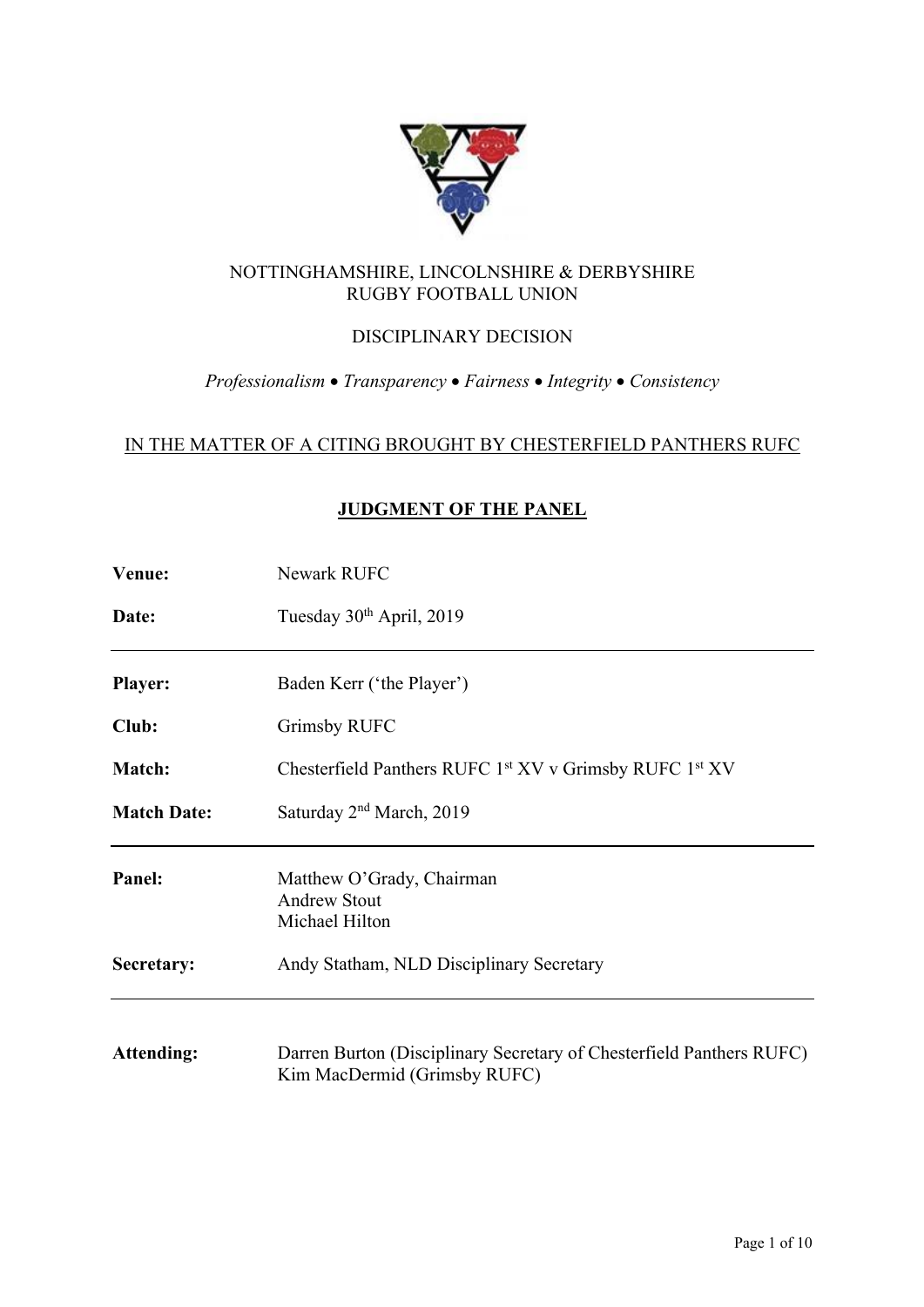## **Decision of the Panel**

- **(i) The Player was guilty of striking Jack Burton to his temple with an elbow on one occasion using very significant force.**
- **(ii) The Player be suspended for a period of 20 weeks.**
- **(iii) Chesterfield Panthers RUFC costs of £125 be returned.**
- **(iv) Grimsby RUFC pay £30 costs.**

## **Preliminary Issues**

- 1. The Chairman directed that the hearing be recorded. All witnesses were advised prior to their evidence that the recording was taking place. There were no objections to the composition of the Panel. The Panel case managed this citing after it was filed and the delay in the citing being heard was due to adjournments with the consent of both clubs to ensure the best evidence was available.
- 2. The Player attended by telephone and the Panel ensured it was mindful of the potential disadvantage the Player was at in how he explained his actions, as opposed to appearing in person. No criticism was attached to the Player or Grimsby RUFC for the Player not personally being in attendance. It should be noted that the Player attended (along with Mr. MacDermid) on an earlier hearing date, which was cancelled and the cancellation of which was not appropriately communicated to the Player. The Panel ensured that the Player was able to speak with Mr. MacDermid on the telephone in private at the conclusion of each witness' initial evidence and before any cross-examination on his behalg as well as before we were addressed on the appropriate period of suspension.

#### **Citing and Plea**

- 3. On 12th March 2019 Mr. Mike Curley (the Hon. Secretary of Chesterfield Panthers RUFC) filed a citing complaint against the Player.
- 4. On 21st April 2019 the NLD RFU settled a revised hearing notice particularising the following alleged offences contrary to Law 9.12:

"On Saturday 2nd March 2019 Baden Kerr struck with his elbow the Chesterfield player Jack Burton on the head whilst the player lay prone at the bottom of a ruck 15 mins into the first half of the league game between Grimsby 1st XV and Chesterfield Panthers 1st XV."

- 5. The Player's formal position was that he admitted the citing. For the reasons that will be set out, the Panel found that the Player did not genuinely accept the description of his behaviour or meaningfully accept responsibility for his actions.
- 6. There was a single issue of fact for the Panel to determine, namely whether the Player had struck Mr. Burton three times or once.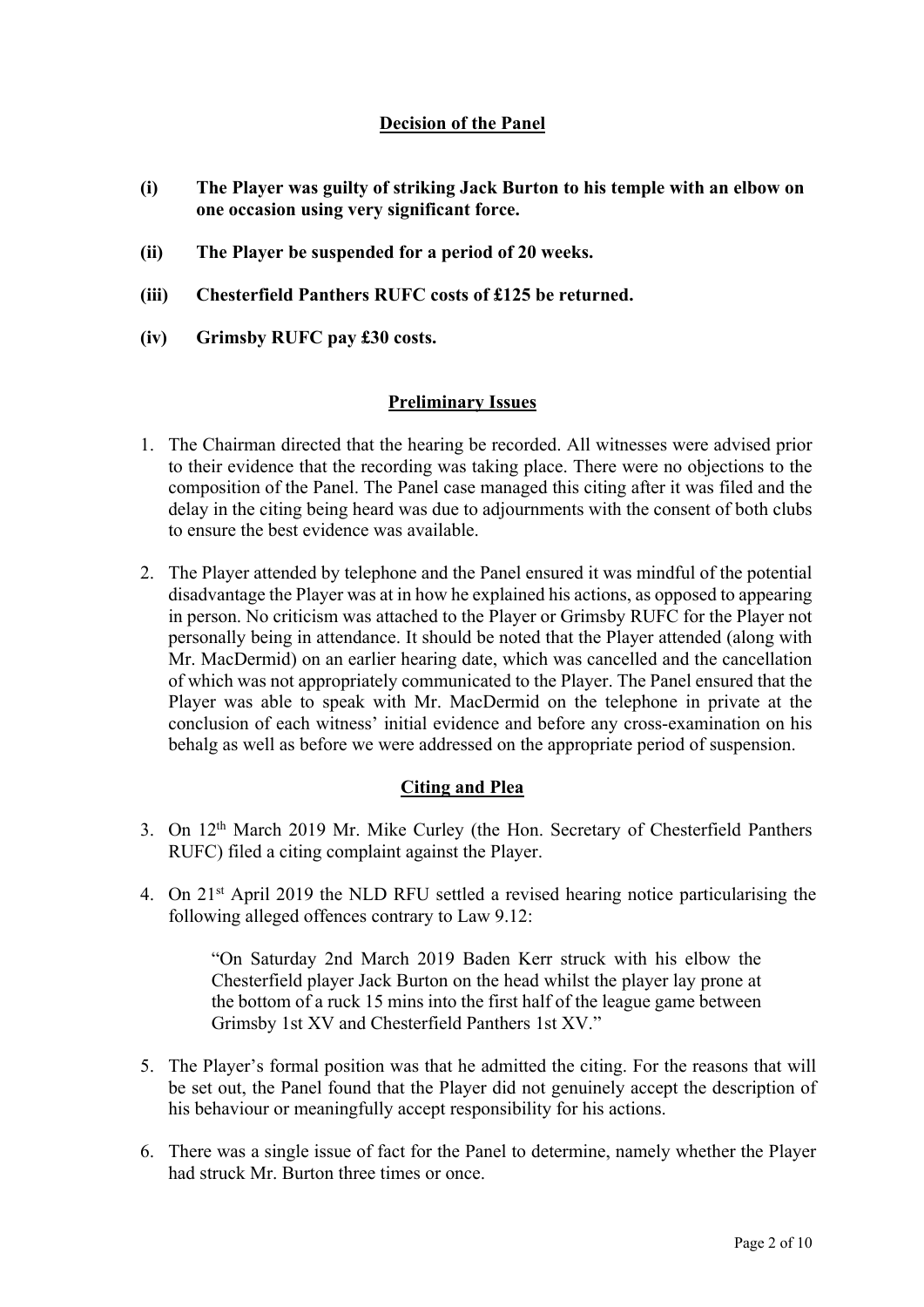## **The Approach**

7. The Panel reminded itself and those present that as Chesterfield Panthers RUFC brought this citing, it must prove the allegations it makes are true. The Player had to prove nothing. The standard of proof is the simple balance of probabilities. That is to say, is it more likely than not that the alleged fact happened. If the Panel considers that neither event is as likely as the other, then the standard is not met, the burden is not discharged and the alleged fact is treated as having not happened.

## **The Evidence**

- 8. The Panel heard oral evidence from two witnesses called by Chesterfield Panthers RUFC, both of whom also provided written statements, Mr. James Fisher and Mr. Burton. Additionally, we read written statements prepared by Ms. Carolyne Pike and Mr. Tom Heath.
- 9. The Player prepared a brief written statement and we heard his representations by telephone.
- 10. This judgment cannot hope to reproduce (and is not intended to reproduce) all the evidence given, but the Panel took account of all the evidence heard and read in reaching the conclusions it has. The actions alleged of the Player were very serious. There is no video or audio evidence of the alleged events. This case turns on the assessment we made of the relative reliability and credibility of the witnesses whose evidence we have had the advantage of considering.

## Chesterfield Panthers RUFC's Case

#### James Fisher

- 11. Mr. Fisher described himself as being a 'referee developer'. He is not associated with either club, but was present to observe the referee. Mr. Fisher described the Player as being at a ruck. As the ball moved away from the ruck he saw Grimsby 7, who he now knows to be the Player, strike Chesterfield Panthers 7, who he now knows to be Mr Burton, to the head. He wrote that Mr. Burton was laying on the floor and was unable to defend himself because his arms were underneath a player above him. Mr. Fisher added that the contact was with the Player's elbow to the temple area of Mr. Burton's head. The force was so considerable that Mr. Fisher described being able to hear a loud noise at the time elbow connected with the temple. Mr. Fisher wrote that he saw Chesterfield Panthers 9, who we now know to be Mr. Heath, tackle the Player to the ground after seeing his foul play.
- 12. In his oral evidence Mr. Fisher told us that he saw only a single blow and no repetitive action. Mr. Fisher said that both players continued playing after the event, although he accepted he immediately walked up the touch line to identify Mr. Kerr and his attention was not on Mr. Burton.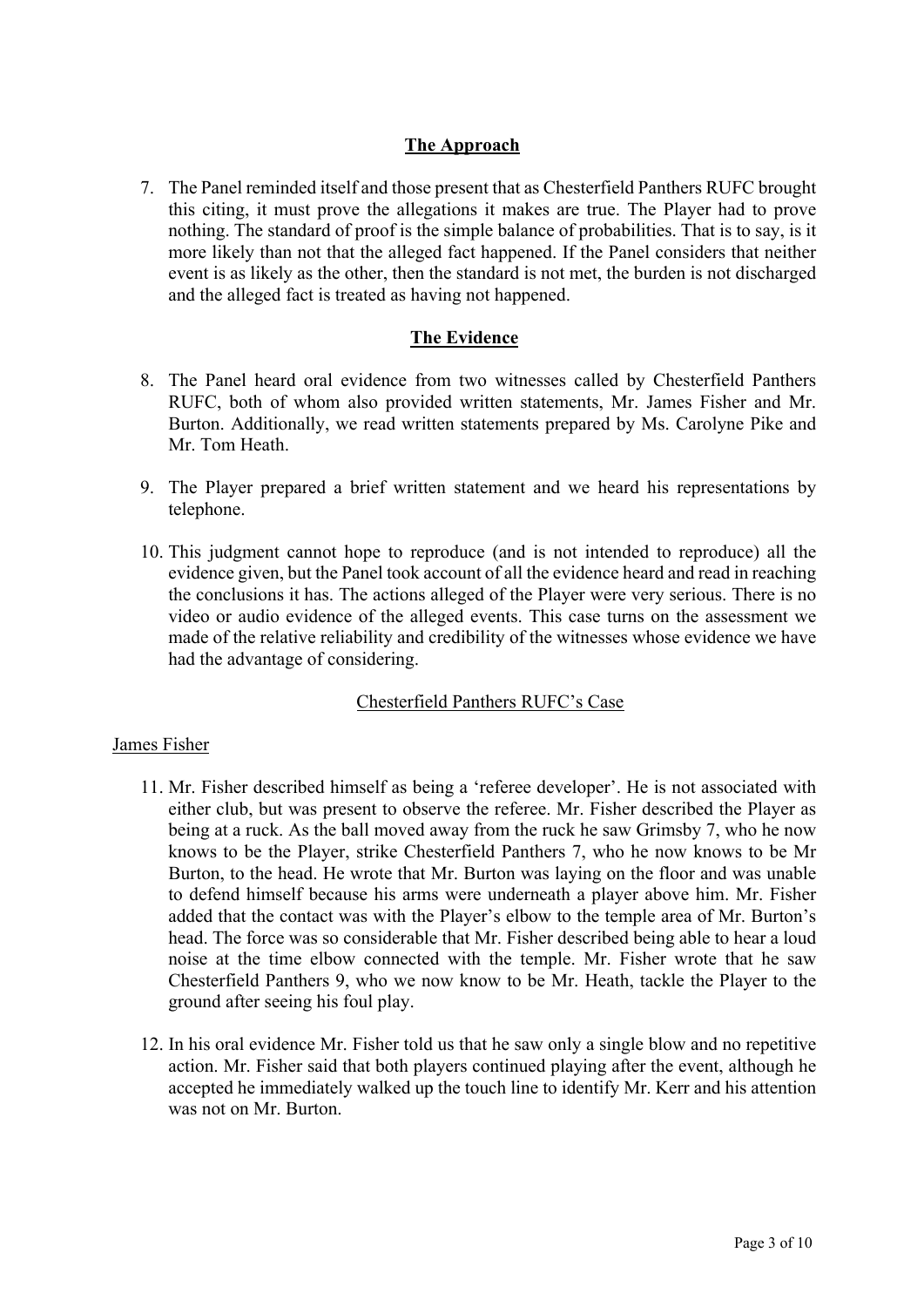#### Tom Heath

13. Mr. Heath played scrum half for Chesterfield Panthers during the match. He wrote that he saw Grimsby RUFC 7 punching Mr. Burton in the face. Seeing this he described that he removed the Player away from Mr. Burton.

## Jack Burton

- 14. Mr. Burton is 18 years old. He became an adult in September 2018 and has been playing rugby since he was 17 years old. Mr Burton recalled being at the bottom of a ruck, having made a tackle. He said he was trapped with one arm free. With that free arm he grabbed the Player's shirt just below the collar. Very shortly afterwards he received, what he said, was the first blow to his head. Mr. Burton said he could clearly recall experiencing a second blow and believes, from what others have said to him, that it may have been as many as four separate blows. In his written statement, Mr. Burton said that the Player put his hand on Mr. Burton's chest to support his weight and then he, Mr. Burton, responded by grabbing the Player's shirt. Mr. Burton added that after the Player deliberately fell on him with his elbow the Player then struck him to the head three more times.
- 15. Mr. Burton told us that he recalls immediately being "very, very delirious" and the referee made him leave the field. Mr. Burton added that the club's physiotherapist, Ms. Pike, refused to allow him to walk to the changing room, that he had to be monitored for the remainder of the game and that Ms. Burton required him to sit next to her on the bus so that she could continue monitoring him.
- 16. We were told by Mr. Burton that he experienced notable symptoms after the match. They included; anger, emotional instability, headaches, migraines and loss of short term memory. Mr. Burton added that he experienced trouble balancing in the days immediately after the match and fell over. On Ms. Pike's advice, Mr. Burton went to his GP. So concerned was Mr. Burton's GP that he was referred for immediate attention at hospital, there being a concern that Mr. Burton had intercranial bleeding. Mr. Burton went to the Chesterfield Royal that day where he underwent a CT scan. The scan showed a serious concussion, but no bleeding.
- 17. We were told, powerfully, about the symptoms Mr. Burton went on to experience in the weeks after the game and how they affected him. Mr. Burton said he experienced mood swings and, in one example, had a breakdown at work. He told us he would get angry and irritated about very small things, which would send him into a rage. Mr. Burton said it was suggested to him by Ms. Pike that his symptoms were consistent with her experience of post-concussive syndrome.
- 18. Mr. Burton's persistent symptoms ended about three weeks before the hearing, but he continued to experience headaches until more recently. He has been symptom free for about one week. He was on no-contact training until Tuesday 16<sup>th</sup> April 2019. Mr. Burton was therefore symptomatic for over six weeks.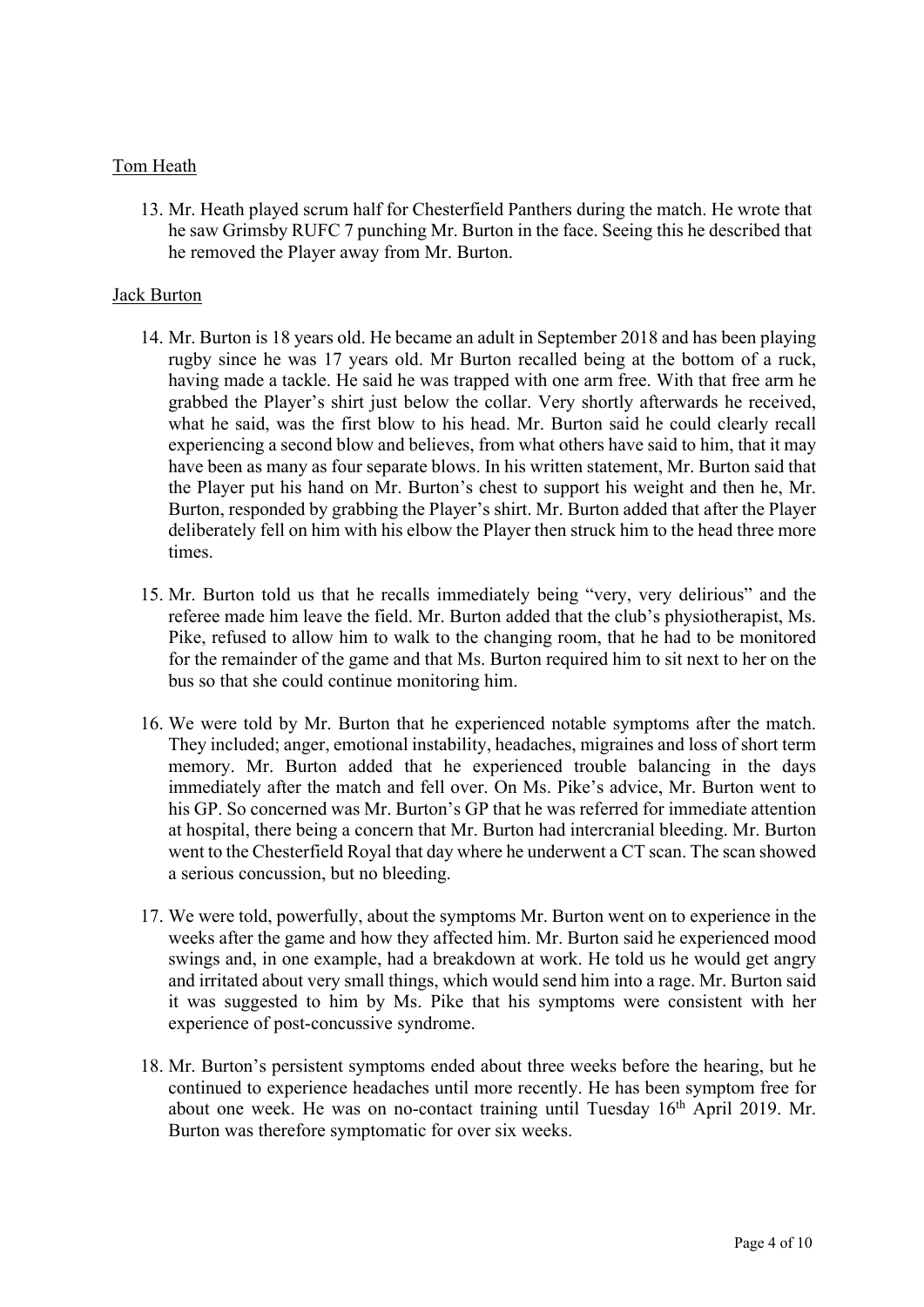## Carolyne Pike

- 19. Ms. Pike is a chartered physiotherapist, registered with the HCPC. In two written documents (a written statement and GP referral), Ms. Pike informed the Panel that Mr. Burton was removed from the game complaining of dizziness and fatigue. In addition to concussive symptoms, Ms. Pike observed notable tenderness in the left upper fibres of the trapezius (it is not clear these are causally linked to the strike). At a formal concussion assessment on Tuesday  $5<sup>th</sup>$  March 2019 Ms. Pike observed ongoing cognitive and psychological symptoms with impaired balance and visual disturbances. Ms. Pike confirmed that Mr. Burton had short term memory loss and very little recollection of the incident. Ms. Pike noted in her referral letter that Mr. Burton is currently studying for A Levels and the sustained cognitive effort required by those studies were causing pain and discomfort, which was detrimental to his recovery.
- 20. Understandably, Mr. Burton was keen to return to play, but Ms. Pike refused to approve that at a clinic on Tuesday  $26<sup>th</sup>$  March and during a telephone consultation on Sunday  $7<sup>th</sup>$  April because she continued to observe emotional and cognitive symptoms consistent with a concussion. Mr Burton is to be commended for his honesty with the medical professionals and for his mature approach to accepting their advice, rather than rushing to return to play.

## The Player's Case

#### The Player

21. The Player is a young man, also aged 18 years. He has played rugby from a young age and is in his second season of senior rugby. In a written statement submitted in advance of the hearing the Player said this:

> "15 minutes into the game I was involved in a ruck. As other players joined in the ruck I was forced down and felt someone grab me round the throat. I lashed out with my elbow which I now know was a stupid thing to do. I admit the offence and I am deeply sorry for my conduct. I would like to apologise to the club and to the Chesterfield player and accept the citing and the clubs initial suspension." (sic)

22. The Player did not accept striking Mr. Burton more than once. At the conclusion of Mr. Burton's evidence the Player was asked whether there was anything he wanted to say to Mr. Burton. The Player had nothing to add and did not offer an apology to Mr. Burton. Later, the Player said that there was nothing he could really say other than that he apologised and he should not have done what he did. When asked what he felt about the symptoms Mr. Burton said he experienced, the Player said that he thought they were "a bit exaggerated". The Player accepted he had not reached out to Mr. Burton personally to apologise, whether by email, through his club or through any other route. When asked to describe his own actions, the Player said "all he had done" was try to "brush" Mr. Burton off him and that what his actions amounted to was a "nudge".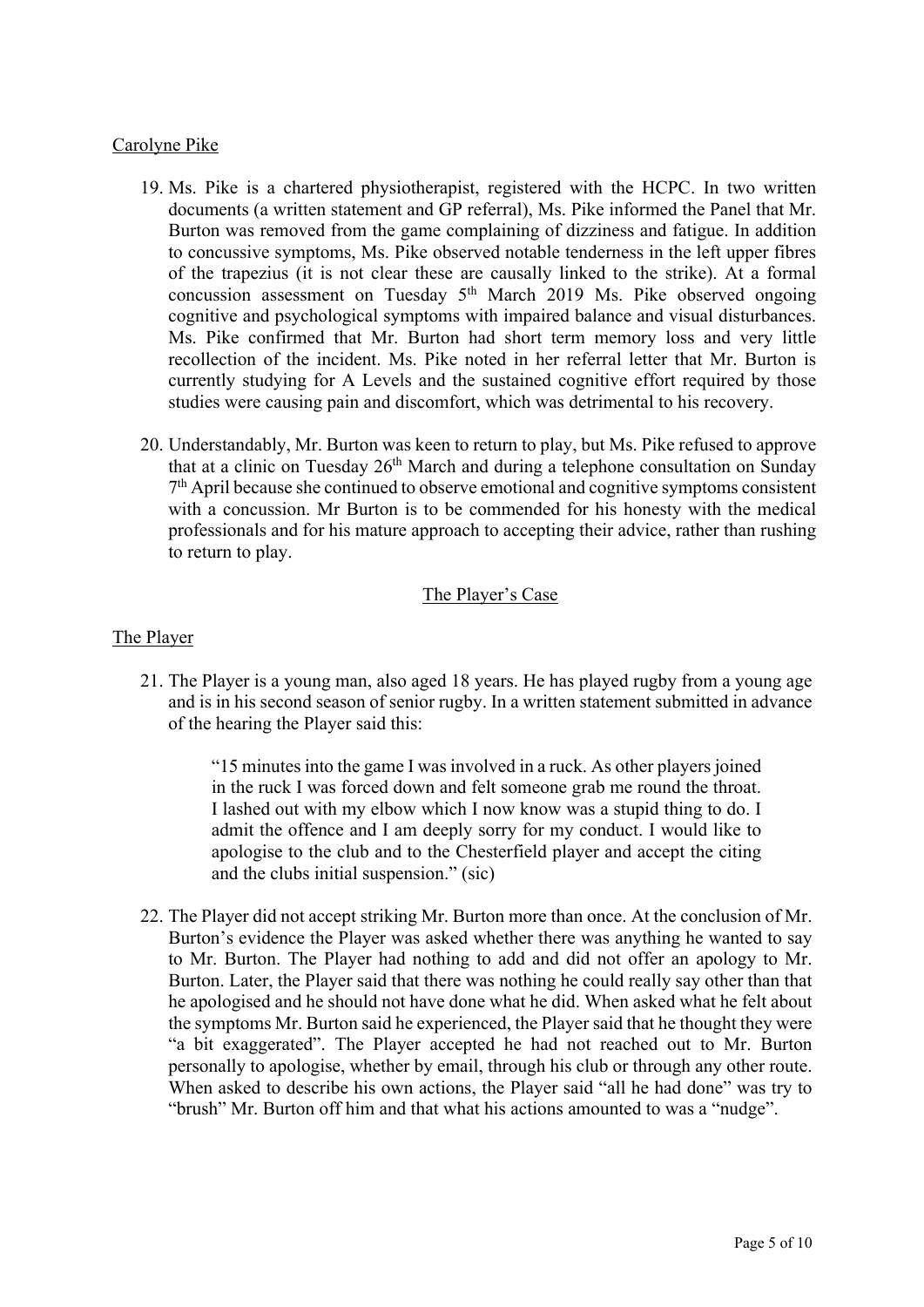## **Discussion**

23. The Panel was not persuaded that the Player struck Mr. Burton more than once. We preferred the evidence of Mr. Fisher who was observing and not participating in the game over that of Mr. Burton, who's recollection of events was affected by the serious nature of the foul play. Mr. Burton was not lying when he said he was struck more than once. He was giving an honest account of what he thought happened whilst dazed in the immediate aftermath of being struck to the temple.

## **Sanction**

- 24. The Player having admitted an offence under Law 9.12 the Panel undertook an assessment of the Player's conduct under Regulation 19.11.8 as follows:
	- a) *Intentional / deliberate.*

The Player deliberately connected a single strike with his elbow to Mr. Burton's temple. Serious injury was an easily foreseeable consequence. The Player himself should have known the risk of concussion given he missed a week from work after being punched to the head in December 2018.

b) *Whether the offending was reckless, that is the Player knew (or should have known) there was a risk of committing an act of Foul Play.*

 $N/A$ 

c) *The gravity of the Player's actions in relation to the offending.*

A very serious act of foul play which risked grave consequences.

d) *The nature of the actions, manner in which the offence was committed including part of the body used (for example, fist, elbow, knee or boot).*

This was a gratuitous and wholly unacceptable act of violence. The consequences could have been grave. The strike connected with an especially vulnerable part of the body, namely the temple. The force used was considerable, so considerable it was heard from where Mr. Fisher was stood.

e) *The existence of provocation.*

Mr. Burton was holding the Player, but it was not proved that he was to the throat. What was described was not provocation and there was nothing which could have in any way justified the Player's actions.

f) *Whether the Player acted in retaliation and the timing of such.*

 $N/A$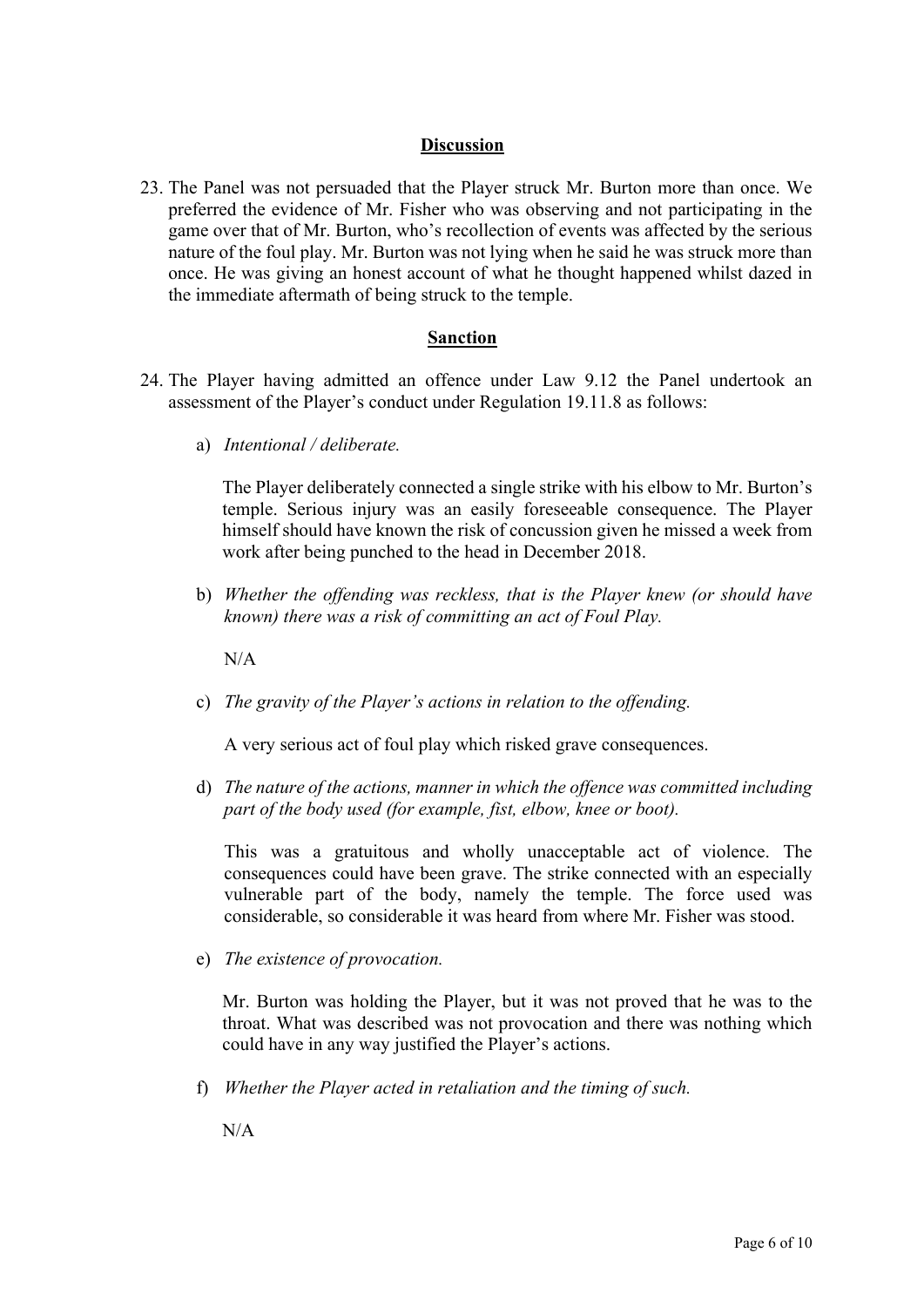g) *Whether the Player acted in self-defence (that is whether he used a reasonable degree of force in defending himself).*

N/A

h) *The effect of the Player's actions on the victim (for example, extent of injury, removal of victim Player from game);* 

The consequences for Mr. Burton were very significant. We accepted Mr. Burton's and Ms. Pike's evidence as to the consequences for Mr. Burton. He suffered serious emotional, cognitive, psychological and physical difficulties over an extended period, all whilst he was studying for his A Levels and when he had work commitments. Medical professionals were so worried for Mr. Burton's welfare that he was required to urgently attend Accident & Emergency to undergo a CT scan. Mr. Burton's symptoms persisted for an extended period of at least six weeks and the Player's actions denied Mr. Burton the ability to play with his team mates in the final weeks of the season.

i) *The effect of the Player's actions on the match.*

N/A

j) *The vulnerability of the victim Player including part of the victim's body involved/affected, position of the victim Player, and the ability to defend himself.*

The Player was very vulnerable. He was on the floor with other players on top of him. Mr. Burton's movement was restricted and, although he had one arm free, he had no meaningful ability to defend himself from the violence inflicted on him. The head is a vulnerable part of the body, but the Player chose to strike an especially vulnerable part of the head, namely the temple.

k) *The level of participation in the offending and the level of premeditation.*

Not premeditated.

l) *Whether the conduct of the offending Player was completed or amounted to an attempt.*

The blow was completed.

m) *Any other features of the Player's conduct in relation to or connected with the offending.*

The Player remained a part of the game and continued playing.

#### **Aggravating Features**

- 25. We considered the aggravating factors under Regulation 19.11.10, namely:
	- a) *The Player's status as an offender of the laws of the game.*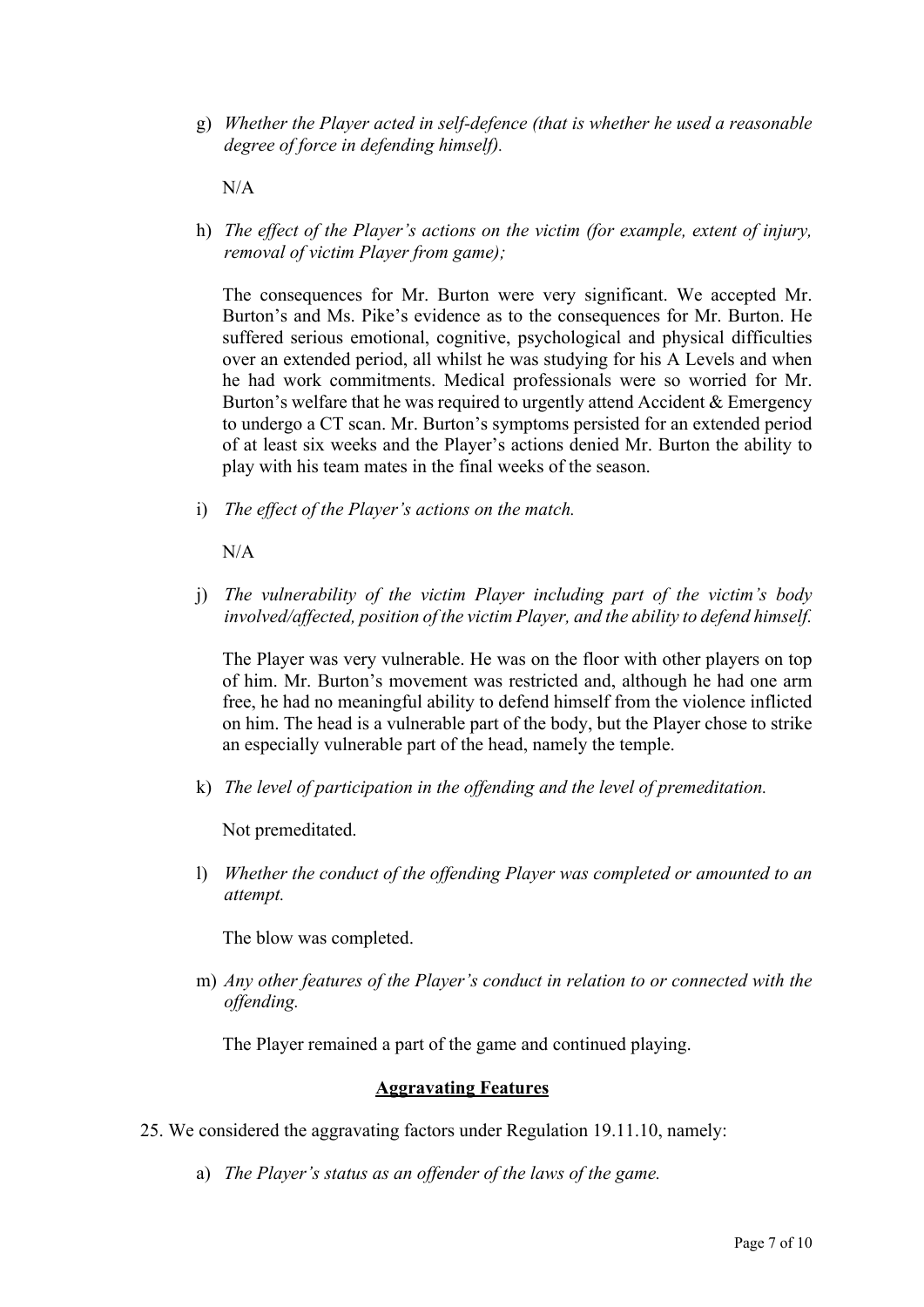The Player has a poor record. He was sent off on Saturday 15<sup>th</sup> December 2018 for punching a player to the head for which he received a 3 week suspension. As a youth an RFU Disciplinary Panel upheld a citing of racial abuse by the Player.

b) The need for a deterrent to combat a pattern of offending.

The Player has committed two acts of striking to the head this season. In a matter of months from returning to the game after his last suspension he has committed a considerably more serious offence. The Player did not demonstrate any insight into the seriousness of his offending, preferring instead to suggest that Mr. Burton was exaggerating. Clearly, the Player's first period of suspension was inadequate in communicating the unacceptable nature of his conduct. We have no confidence, given the Player's lack of insight, that he yet appreciates the seriousness of his actions or that there will be any immediate change in his behaviour. This is all the more disappointing in light of the fact that the Player knows how serious head injury is, he having to miss a week of work after he was punched to the head in December 2018.

c) Any other off-field aggravating factor that the Disciplinary Panel considers relevant and appropriate.

N/A

#### **Mitigating Features**

26. We considered the mitigating factors under Regulation 19.11.11, namely:

a) *The presence and timing of an acknowledgment of culpability/guilt by the offending Player.*

The Player pleaded guilty to the citing early.

b) *The Player's disciplinary record and/or good character.*

Poor, as set out above.

c) *The youth and inexperience of the Player.*

The Player is a young man of just 18 years and is in his second season of senior rugby. He has been playing the game since being a junior and should know the Game's values.

d) *The Player's conduct prior to and at the hearing*.

Very good. He attended at an earlier hearing, which had been cancelled.

e) *The Player having demonstrated remorse for the Player's conduct to the victim including the timing of such remorse.*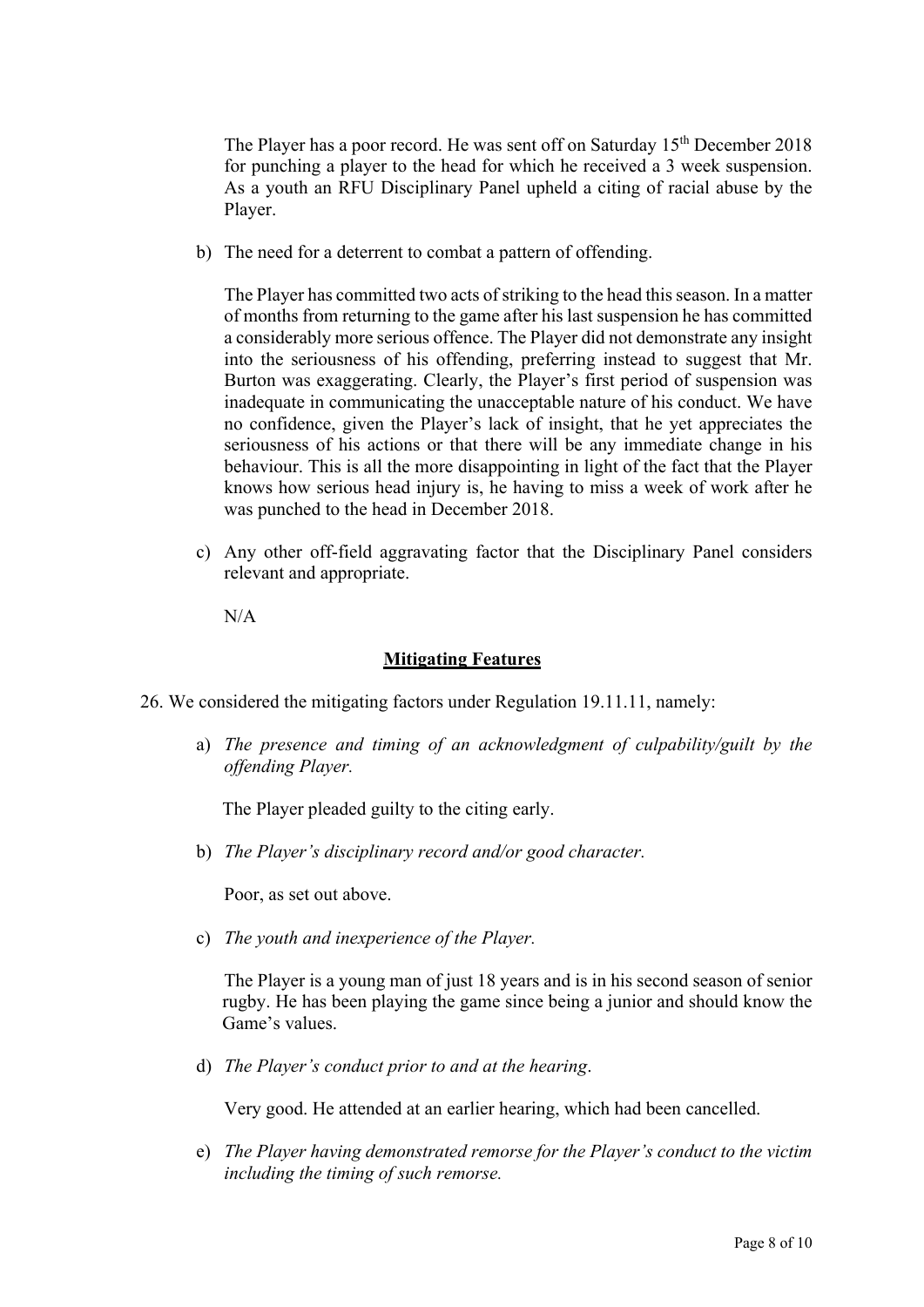We accept that within his written statement the Player said he was deeply sorry and that he would like to apologise. However, his representations to the Panel were unsatisfactory and revealed his plea to be tokenistic. Rather than demonstrating any true acceptance of the factual position he minimised his actions, describing his own conduct as being merely to "brush" or "nudge" Mr. Burton with his elbow. This perception was reinforced by the Player's belief that Mr. Burton had exaggerated his symptoms. Although the Player wrote that he was sorry, he did not even *try* to apologise to the Player after the game nor at any point since through an email between clubs or through any other means, except his written representations to the Panel, which were made almost a week before the hearing. It was only in the weeks after the Player was citied that he was prompted he put an apology to this Panel in writing. The Panel does not accept the Player is genuinely remorseful for his actions.

f) *Any other off-field mitigating factor(s) that the Disciplinary Panel considers relevant and appropriate.* 

N/A

#### **Decision**

- 27. The Player was well represented by Mr. MacDermid, who presented the Player's case effectively, courteously and made every point that could reasonably be made on the Player's behalf. We invited representations from the Player and Mr. MacDermid on the appropriate Entry Point for this offending. Both were of the view that the Entry Point applied by the club in disciplining the Player (Mid Range – 6 weeks) was appropriate. The Panel informed the Player that the seriousness of his actions could warrant nothing other than a Top End Entry Point and that we should be addressed on the gravity of the offending in particular.
- 28. This was a serious act of violence, which can have no place in the game of rugby union. Put simply, the consequences could have been grave for Mr. Burton and this was completely lost on the Player. Whilst the Player may not have wanted to cause such serious injury to Mr. Burton, the way in which he brought his elbow so forcefully to such a vulnerable part of Mr. Burton's head mean he can have expected nothing other than serious injury to result.
- 29. The persistent nature of Mr. Burton's symptoms, along with their impact on Mr. Burton, weighed very heavily in the balance. The Player took Mr. Burton out of the game for the final weeks of the season and he has only just been able to return to training. The Panel took account of recent RFU cases with similar features and their Entry Points, namely:

Jason Mills (2013): fracture and surgery under general anaesthetic. Entry point of 26 weeks.

Courtney Roberts (2016): post-concussion headaches, dropped eyeball, surgery to correct eyeball and titanium plates. Entry point of 24 weeks.

Shaun Thorpe (2016): 9 stitches, permanent 2 inch scar on side of face, severe jawline swelling. Entry point of 52 weeks.